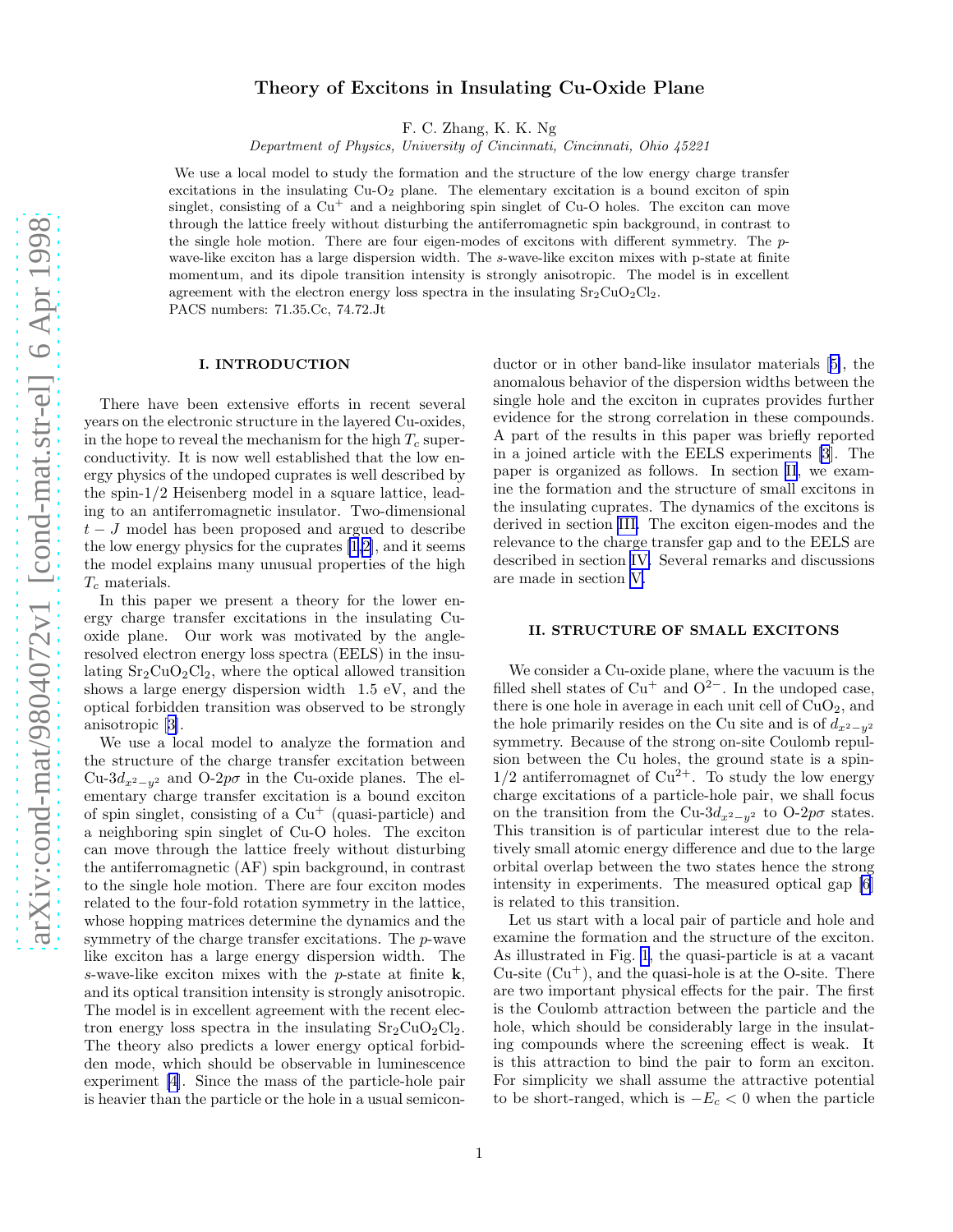<span id="page-1-0"></span>and hole are nearest neighbors (n.n.), and is zero otherwise. We expect that the more realistic potentials will not change the basic physics as long as the n.n. attraction dominates. The second is the strong Cu-O hybridization which binds a hole on each square of O-atoms to the central Cu-hole to form a spin singlet[[2\]](#page-3-0). Let us denote this binding energy to be  $E_s$ . As a compromise of the above two effects, we expect a spin singlet with more weight of the O-hole on the site near the  $Cu<sup>+</sup>$ . We can make the above argument more quantitatively using variation approach. Let the O-hole state be

$$
\Phi = \alpha P_{-\hat{x}/2} + \beta \left( -P_{\hat{x}/2} + P_{\hat{y}/2} - P_{-\hat{y}/2} \right), \tag{1}
$$

where  $P$  is the atomic O-hole orbital, whose sub-index denotes the atomic position relative to their central Cuhole (lattice constant=1), and  $P_{-\hat{x}/2}$  is the one close to the  $Cu<sup>+</sup>$ . The total binding energy of the exciton,  $E_b$ , takes maximum when  $\alpha^2 = (1 + 1/\sqrt{1+3c})/2$ , with  $c = E_s^2/(2E_c - E_s)^2$ . Typically,  $\alpha^2 = 0.5$  or 0.75 for  $E_c/E_s=0.5$  or 1. From the above analysis we see that the exciton in cuprates is a complex object, consisting of a  $Cu<sup>+</sup>$  and a nearby  $Cu-O$  singlet. The spin triplet exciton energy has a binding energy of  $E_c$ , smaller than the binding energy  $E_b$  of the spin singlet exciton, and will not be considered in this paper.

The parameters  $E_c$  and  $E_s$  in cuprates should be within certain regions so that the system is stable against the excitonic excitations. Let  $\epsilon_p$  be the atomic energy difference between the Cu- and O-hole states, the stability condition in the local limit is  $E_b < \epsilon_p$ . If we further consider an extra hole (primarily residing on O-site) in the half-filled insulating Cu-oxides, the model system should be stable against excitonic excitation (one of the Cu-hole moves to the oxygen). This implies  $2E_b < \epsilon_p + E_s$ . Our discussion in this paper will be limited to the above physical parameter region.

There are four spin singlet exciton states for a fixed quasi-particle at **R**, denoted by  $\tau(\mathbf{R})$ , where  $\tau$  is the coordinator of the Cu-site in the singlet relative to R.  $\tau = \hat{x}, -\hat{x}, \hat{y}, \text{and } -\hat{y}$ . These will be briefly denoted by x,  $\bar{x}$ , y, and  $\bar{y}$  respectively (see Fig. [1\)](#page-4-0).

### III. DYNAMICS OF EXCITONS

The exciton can move through the lattice due to the n.n. Cu-O hopping  $t_{pd}$  and the O-O direct hopping  $t_{pp}$ . The most important feature of the exciton dynamics is that the exciton motion does not disturb the AF spin background. This is because each exciton involves two neighboring Cu-sites, both are spinless. As far as spins are concerned, the spin singlet exciton is similar to a pair of bound n.n. holes, whose motion does not disturb the AF spin background. This property should be compared with the single hole dynamics in Cu-oxide, where the AF spin background is strongly disturbed, and the hole dispersion is given by the Cu-Cu spin exchange interaction

We now study the exciton motion quantitatively. A general hopping process of the exciton in the coordinafor space may be represented by  $\tau(\mathbf{R}) \to \tau'(\mathbf{R}')$  with the hopping integral  $t_{\tau \tau'}(\mathbf{R} - \mathbf{R}')$ . Because the AF spin background is unchanged [\[8\]](#page-3-0), the exciton motion is equivalent to that for a free particle. Let  $|GS\rangle$  be the AF ground state, and  $\gamma_{\tau}^{\dagger}(\mathbf{R})$  is an operator to create an exciton  $\tau(\mathbf{R})$ in the ground state, so that  $\gamma_\tau^{\dagger}(\mathbf{R})|GS\rangle$  is the state of exciton  $\tau(\mathbf{R})$  in an otherwise AF spin background. The exciton hopping is described by an effective Hamiltonian  $H_{eff}$ , which acts on the Hilbert space of the single exciton states,

$$
H_{eff}\gamma_{\tau}^{\dagger}(\mathbf{R})|GS\rangle = \sum_{\mathbf{R}',\tau'} t_{\tau\tau'}(\mathbf{R}-\mathbf{R}')\gamma_{\tau'}^{\dagger}(\mathbf{R}')|GS\rangle.
$$
 (2)

It follows that

$$
H_{eff} = \sum_{\mathbf{k}} \gamma^{\dagger}(\mathbf{k}) T(\mathbf{k}) \gamma(\mathbf{k}), \tag{3}
$$

with  $\gamma^{\dagger}(\mathbf{k}) = (\gamma_x^{\dagger}, \gamma_y^{\dagger}, \gamma_y^{\dagger}, \gamma_y^{\dagger})$ .  $T(\mathbf{k})$  is a 4 by 4 matrix, which determines the exciton dynamics, and  $T_{\tau \tau'}(\mathbf{k}) = \sum_{\mathbf{r}} t_{\tau \tau'}(\mathbf{r}) e^{i\mathbf{k} \cdot \mathbf{r}} / N$ , with N the number of Cu-sites. Note  $r_{\mathbf{r}} t_{\tau \tau'}(\mathbf{r}) e^{i\mathbf{k}\cdot\mathbf{r}}/N$ , with N the number of Cu-sites. Note that  $k$  is in the whole first Brillouin zone although there are two sub-lattices in the ground state. The matrix is hermitian,  $T_{\tau \tau'}(\mathbf{k}) = T_{\tau' \tau}^*(\mathbf{k})$ . Because  $t_{\tau \tau'}(\mathbf{r})$  is real, we have  $T_{\tau \tau'}({\bf k}) = T_{\tau \tau'}^*(-{\bf k})$ . The Cu-O plane has certain symmetries. Taking into account of the Cu and O-hole orbital symmetries, we have  $T_{\tau \tau'}({\bf k}) = T_{\bar{\tau} \bar{\tau}'}(-{\bf k})$  from the parity invariance,  $T_{x\bar{y}}(k_x, k_y) = -T_{xy}(k_x, -k_y)$  from the inversion symmetry with respect to the x-axis, and  $T_{x\bar{x}}(k_x, k_y) = T_{y\bar{y}}(-k_y, k_x)$  due to the four-fold rotational invariance.

To pursue the theory further, we estimate the hopping integral  $t_{\tau\tau'}(\mathbf{r})$  within the atomic limit and treat  $t_{pd}$  and  $t_{pp}$  perturbatively. We shall consider the limit  $\alpha = 1$  in Eq.(1) for simplicity and for the purpose of illustration. Up to the third order in perturbation in  $t_{pd}$  or  $t_{pp}$ , there are only four non-zero independent integrals:

$$
t_1 \equiv t_{xy}(0) = \frac{1}{2}(t_{pp} - t_{pd}^2/\epsilon_p),
$$
  
\n
$$
t_2 \equiv t_{xy}(\hat{x}) = t_{pp}t_{pd}^2/(2\epsilon_p E_c),
$$
  
\n
$$
t_3 \equiv -t_{x\bar{x}}(\hat{x}) = t_{pd}^2[\epsilon_p^{-1} - (\epsilon_p + U_{pp})^{-1}],
$$
  
\n
$$
t_4 \equiv t_{x\bar{x}}(0) = t_{pd}^2/(2\epsilon_p).
$$
\n(4)

A diagrammatic illustration for these hopping processes are shown in Fig. [2.](#page-4-0) In Eq. (4),  $U_{pp}$  is the on-site O-hole Coulomb repulsion. We have kept the third order term,  $t_2$ , because  $E_c$  is small compared to  $\epsilon_p$ . From Eq. (4),  $t_3 > t_4$ . Since  $t_{pp} > 0$  for the O-oxygen hole hopping ,  $t_2$ ,  $t_3$ , and  $t_4$  are all positive. Using these  $t's$  and the symmetries discussed above, we obtain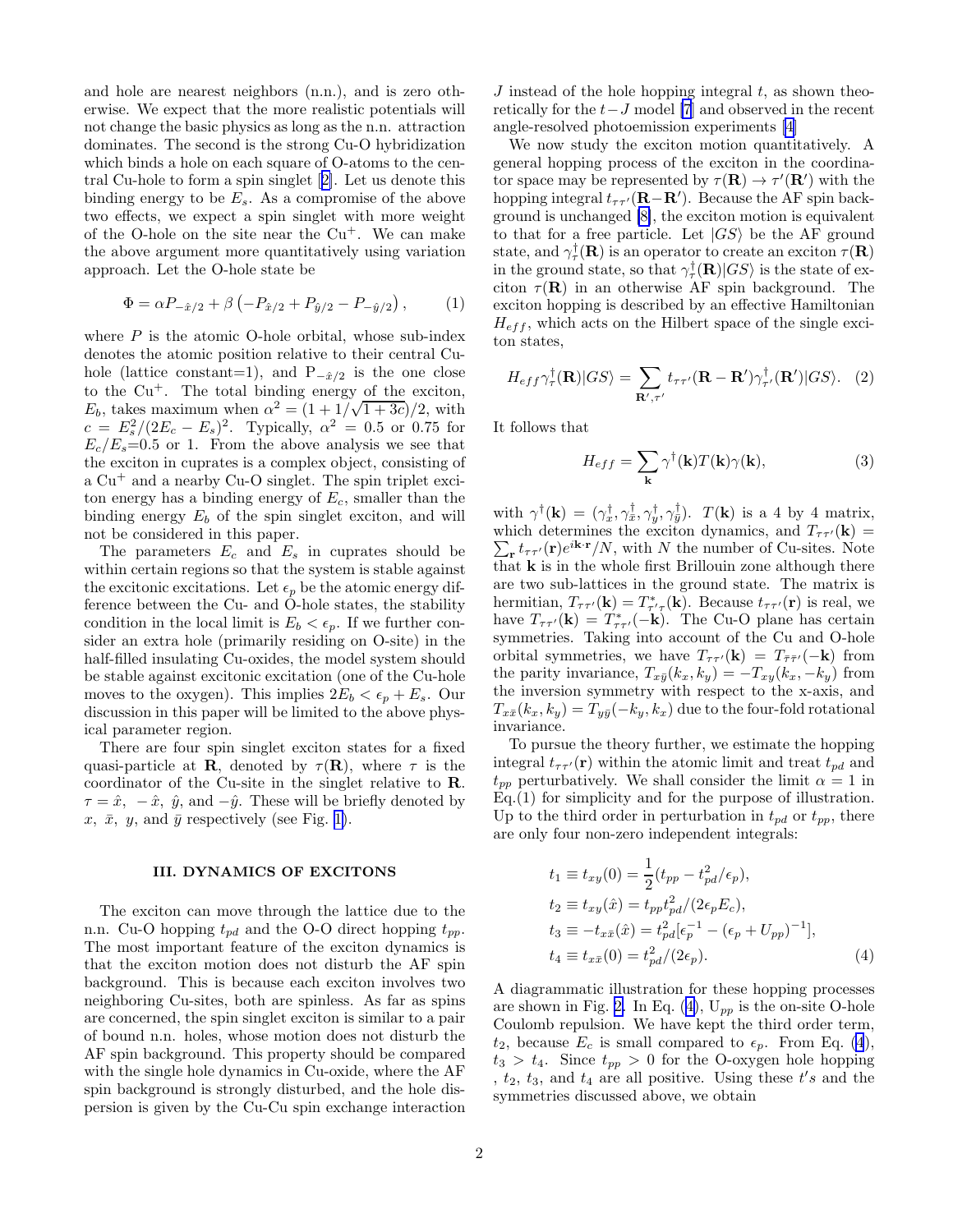<span id="page-2-0"></span>
$$
T(\mathbf{k}) = \begin{pmatrix} 0 & a(k_x) & b(\mathbf{k}) & \bar{b}(\mathbf{k}) \\ a^*(k_x) & 0 & \bar{b}^*(\mathbf{k}) & b^*(\mathbf{k}) \\ b^*(\mathbf{k}) & \bar{b}(\mathbf{k}) & 0 & a(k_y) \\ \bar{b}^*(\mathbf{k}) & b(\mathbf{k}) & a^*(k_y) & 0 \end{pmatrix}, \quad (5)
$$

where  $\bar{b}(k_x, k_y) = -b(k_x, -k_y)$ , and

$$
a(k_x) = t_4 - t_3 e^{ik_x},
$$
  
\n
$$
b(\mathbf{k}) = t_1 + t_2 (e^{ik_x} + e^{-ik_y}).
$$
\n(6)

## IV. EXCITON EIGEN-MODES

 $H_{eff}$  can be diagonalized to obtain the exciton solutions. For k along [11] direction, the analytical solutions are particularly simple and are listed in Table I. At  $k=0$ , the four exciton eigenstates have well defined local symmetry [\[9\]](#page-3-0), describing the uniformly moving molecular states. They are illustrated in Fig. [3](#page-4-0). The s-wave and d-wave states are given by

$$
|s\rangle = (-\frac{1}{2}, \frac{1}{2}, -\frac{1}{2}, \frac{1}{2}),
$$
  

$$
|d\rangle = (-\frac{1}{2}, \frac{1}{2}, \frac{1}{2}, -\frac{1}{2}),
$$
 (7)

where the four components represent the amplitudes of the excitons  $\gamma_x, \gamma_{\bar{x}}, \gamma_y, \gamma_{\bar{y}}$  respectively. The energies for s- and d-states are  $2b_0 - a_0$ , and  $-2b_0 - a_0$  respectively, where  $a_0$  and  $b_0$  are their values at  $\mathbf{k} = 0$ , and  $a_0 = t_4$  –  $t_3 > 0, b_0 = t_1+t_2$ . The two *p*-wave states are degenerate and the energy is  $-a_0$ . In the parameter region  $-b_0 <$  $a_0 < b_0$  and  $b_0 > 0$  (suitable for Cu-oxide, see Fig. [4](#page-4-0) caption), the s-wave state has the highest energy[[10\]](#page-3-0). The optical experiment measures the dipole active mode at  $k=0$ . Because of the d-symmetry of the Cu-hole, both the s- and d-wave modes are optically forbidden. The pwave modes are optically active, and the charge transfer gap is given by

$$
\Delta = \epsilon_p - E_b - a_0. \tag{8}
$$

For finite k along an arbitrary direction  $k$ , the eigenstate of the exciton is a linear combination of the molecular states. We shall denote the four exciton modes by  $P_1, P_2, S$ , and D, according to their symmetries  $p_1, p_2, s$ ,  $d_{x^2-y^2}$  in the limit  $k\to 0$ . For the two p-states, we define a dipole active mode  $|p_1\rangle$  and a dipole inactive mode  $|p_2\rangle$ as

$$
|p_1\rangle = (-k_x, -k_x, k_y, k_y) / (\sqrt{2}k),
$$
  

$$
|p_2\rangle = (k_y, k_y, k_x, k_x) / (\sqrt{2}k).
$$
 (9)

The exciton dispersions are plotted in Fig. [4](#page-4-0). The parameters are chosen [\[11](#page-3-0)] to fit the measured EELS[[3\]](#page-3-0). The dispersions are anisotropic. The  $E - \mathbf{k}$  relation of the  $P_1$  mode is monotonic, and the energy is peaked at

 $\mathbf{k} = (\pi, \pi)$ . The dispersion width is  $2t_3 \sim 2t_{pd}^2/\epsilon_p$ , which is a large energy scale, order of the hole hopping integral in cuprates, but much larger than the dispersion width of the single hole motion in the AF background which is $\sim J$  [\[7](#page-3-0)]. This result is consistent with the EELS [[3\]](#page-3-0). The dispersion along [10] direction is much flatter, also consistent with the EELS. As we can see from Fig. [4,](#page-4-0) the lowest energy mode is the D-mode. This is in agreement with the week coupling method of Littlewood, Varma, and Schmitt-Rink[[12\]](#page-3-0).

In the EELS, an incident electron is inelastically scattered to create a pair of electron-hole with energy and crystal momentum  $(\omega, \mathbf{k})$ . The EELS directly measures Im[ $-1/\epsilon(\mathbf{k}, \omega)$ ], with  $\epsilon(\mathbf{k}, \omega)$  the dielectric function, hence probes the dispersion and the symmetry of the charge transfer excitation [\[13\]](#page-3-0). For an exciton, the intensity in the imaginary part of  $\epsilon(\mathbf{k}, \omega)$  around a pole is,

$$
I = const * k^{-2} |\langle \Psi_{ex} | e^{i\mathbf{k} \cdot \mathbf{r}} |GS \rangle|^2, \qquad (10)
$$

where  $\Psi_{ex}$  is the exciton state. For small **k**, the most dipole active excitations in the EELS can be identified to be the  $P_1$  mode. The dispersion obtained from the EELS  $[3]$  compares well with the theory. As k increases, the S- and D-mode excitons gradually become EELS active because of the mixing of the  $|p_1\rangle$  molecular state and because of the quadrapole contribution. It is difficult to make a quantitative comparison between the dipole and quadrupole contributions in the S- or D-mode. However, if the radius of the  $Cu-3d$  state is much smaller than the lattice constant, the dipole contribution is more important. We expect this to be the case in cuprates. Within the dipole approximation, we have

$$
I = I_0 \left| \langle \Psi_{ex} | p_1 \rangle \right|^2.
$$
 (11)

where  $I_0$  is the dipole active intensity of  $P_1$ -mode at  $\mathbf{k}=0$ . Note the total dipole active intensity of the four modes is conserved to be  $I_0$ . In Fig. [5,](#page-4-0) we show the calculated intensity  $I$  of the excitons in Eq. (11) as functions of **k**. Along [10] direction, as k increases, the intensity of the S-mode increases rapidly, while the intensity of the  $P_1$ -mode decreases. The intensity along [11] is quite flat for the  $P_1$ -mode and remains to be zero for the S-mode. This anisotropy is due to the symmetry of the exciton states. The S-mode eigenstate along [11] contains only s and  $p_2$  states, both are dipole inactive. Furthermore, the transition matrix from the quadrupole contribution is proportional to  $\langle \Psi_{ex}|e^{i\mathbf{k}\cdot\mathbf{r}}|GS\rangle$ , which is  $(k_x^2 - k_y^2)$  for the s-state[[14\]](#page-3-0). Therefore, the intensity for the S-mode along [11] vanishes up to the quadrupole order. These features are in excellent agreement with the EELS experiment[[3\]](#page-3-0), where an optical forbidden transition was observed along [10] but not along [11] direction, and the intensity of the optical active transition along [10] direction is observed in the experiment to decrease as k increase.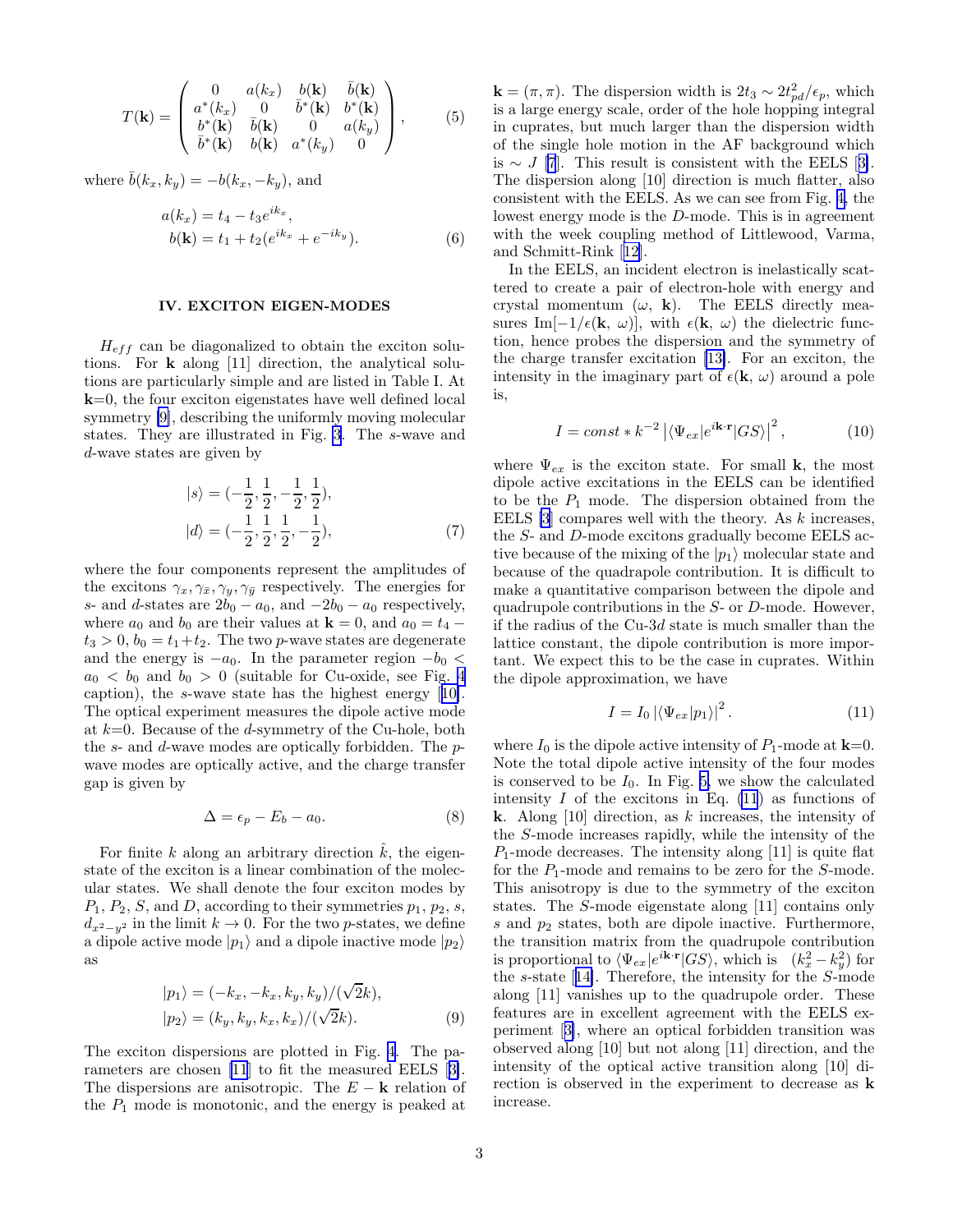<span id="page-3-0"></span>The D-mode exciton, expected from the theory, is another optical forbidden state. The current EELS has not revealed this mode, probably due to the limit of the experiment resolution. Further spectroscopy measurements are needed to verify this d-wave-like state. This mode can be active in the phonon-assisted optical process, and should be observable in the luminescence experiment. A recent optical absorption measurement indicates a very weak absorption state at about 0.5 eV in the undoped cuprates [14]. The d-symmetry state is an alternative to the magnon state or crystal field exciton proposed earlier for this weak absorption where the phonons could be involved.

# V. DISCUSSIONS

In this paper we discussed small excitons in the insulating Cu-oxide planes. These are the charge transfer excitations, which are separated from the lower energy excitations by an energy order of  $\epsilon_p$ . The lower energy excitations are the magnons described by spin -1/2 Heisenberg model at half-filled. In the doped case, the lower energy charge excitations are given by the hole motion in the AF spin background described by the 2-dimensional  $t-J$  model.

We have used a local model to describe the excitons in Cu-oxide planes. If we include the individual kinetic energies of the quasi-particle and the quasi-hole, the excitons should have spatial extensions. The size of the exciton is determined by the balance of the kinetic energies and the Coulomb attraction  $E_c$ . This spatial extension will lower the exciton energy. The exciton motion will be more complicated, and will contain an incoherent part disturbing the AF background. The large dispersion width observed in the EELS may be viewed as an experimental indication that the spatial extension of the exciton does not play an important role and the small exciton proposed here may be a good approximation.

We have so far not considered the electron-hole (e-h) continuum, which starts at energy  $\Delta_{e-h} = \epsilon_p - E_s +$  $E_{Kin}$ , where  $E_{Kin} < 0$  is the lowest kinetic energy of the independent  $Cu^+$  and the formal  $Cu^{3+}$ . For the cuprates,  $|E_{Kin}| \sim 1-2$  eV. We expect the e-h continuum to start above the  $k=0$   $p_1$  mode, and the exciton spectra extend into the e-h continuum due to the large spectral dispersion. The states within the continuum region will then be damped, but can exist as resonant states contributing to the EELS. Since the contributions to the EELS from the e-h continuum have much less k-dependence, the excitons become the dominant source of the k-dependent spectra in the EELS.

Our model applies to the insulating phase. In the metallic phase the Coulomb attraction between the quasihole and quasi-particle is substantially reduced due to the metallic screening, and is too weak to bind a pair.

In conclusion, we have studied a local exciton model

for the insulating Cu-oxides. The exciton moves through the lattice almost freely in the AF spin background. The model is in excellent agreement with the recent EELS in the insulating  $Sr<sub>2</sub>CuO<sub>2</sub>Cl<sub>2</sub>$ .

## VI. ACKNOWLEDGMENT

We wish to thank Y.Y. Wang and M.V. Klein for numerous discussions on both experimental and theoretical aspects related to the present work. We would also like to thank T.M. Rice and C.M. Varma useful discussions.

- [1] P.W. Anderson, Science **235**, 1196 (1987).
- [2] F.C. Zhang and T.M. Rice, Phys. Rev. B37, 3759 (1988).
- [3] Y.Y. Wang, F.C. Zhang, V.P. Dravid, K.K. Ng, M.V. Klein, S.E. Schnatterly, and L.L. Miller, Phys. Rev. Lett. 77, 1809 (1996). Phys. Rev. Lett.75, 2546 (1995).
- [4] B.O. Wells, Z.X. Shen, A. Matsuura, D.M. King, M. Kastner, M. Greven, and R.J. Birgeneau, Phys. Rev. Lett. 74, 964 (1995).
- [5] D.C. Mattis and J.P. Gallinar, Phys. Rev. Lett. **53**, 1391 (1984).
- [6] S. Uchida, T. Ido, H. Takagi, T. Arima, Y. Tokura, and S. Tajima, Phys. Rev. B 43, 7942 (1991).
- [7] See for example, Z. Liu and E. Manousakis, Phys. Rev. B 45, 2425 (1992); E. Dagoto, R. Joynt, A. Moreo, S. Bacci, and E. Gagliano, Phys. Rev. B 41, 9049 (1990); D. Poiblanc, T. Ziman, H.J. Schulz, and E. Dagotto, Phys. Rev. B 47, 14267 (1993); G. Martinez and P. Horsch, Phys. Rev. B 44, 317 (1991); P.W. Leung and R.J. Gooding, Phys. Rev. B. 52, 15 711 (1995).
- [8] Some exciton hopping processes, such as  $\tau_x(\mathbf{R}) \to \tau_x(\mathbf{R}+)$  $\hat{y}$ ), may disturb the AF spin background. But these integrals are small, at least fourth order in  $t_{pp}$  or  $t_{pd}$ , and their contribution to the exciton dispersion is insignificant.
- [9] M.J. Rice and Y.R. Wang, Phys. Rev. B 36, 8794 (1987).
- [10] This is consistent with the local molecular picture. The intra-molecular energies of the exciton states are  $2t_1$  for the s-wave,  $-2t_1$  for the d-wave, and zero for the two p-wave states. This leads to the same conclusion that the S-mode has the highest energy provided  $t_1 > 0$ .
- [11] There are two nearby peaks in the optical forbidden transitions observed in the EELS in Ref. 3. Here we assume the lower energy state to be the S-mode exciton discussed in the text. A smaller  $t_1$  gives a sharper drop in the intensity of the  $P_1$  mode along [10] direction.
- [12] P.B. Littlewood, C.M. Marma, S. Schmitt-Rink, and E. Abrahams, Phys. Rev. B 39, 12371 (1989).
- [13] S.E. Schnatterly, in Solid State Physics (academic Press, New York, 1979), vol 34.
- [14] Similar to the discussion for the EELS anisotropy in BaBiO<sub>3</sub>, Y.Y. Wang et al., Phys. Rev. Lett.  $75, 2546$ (1995).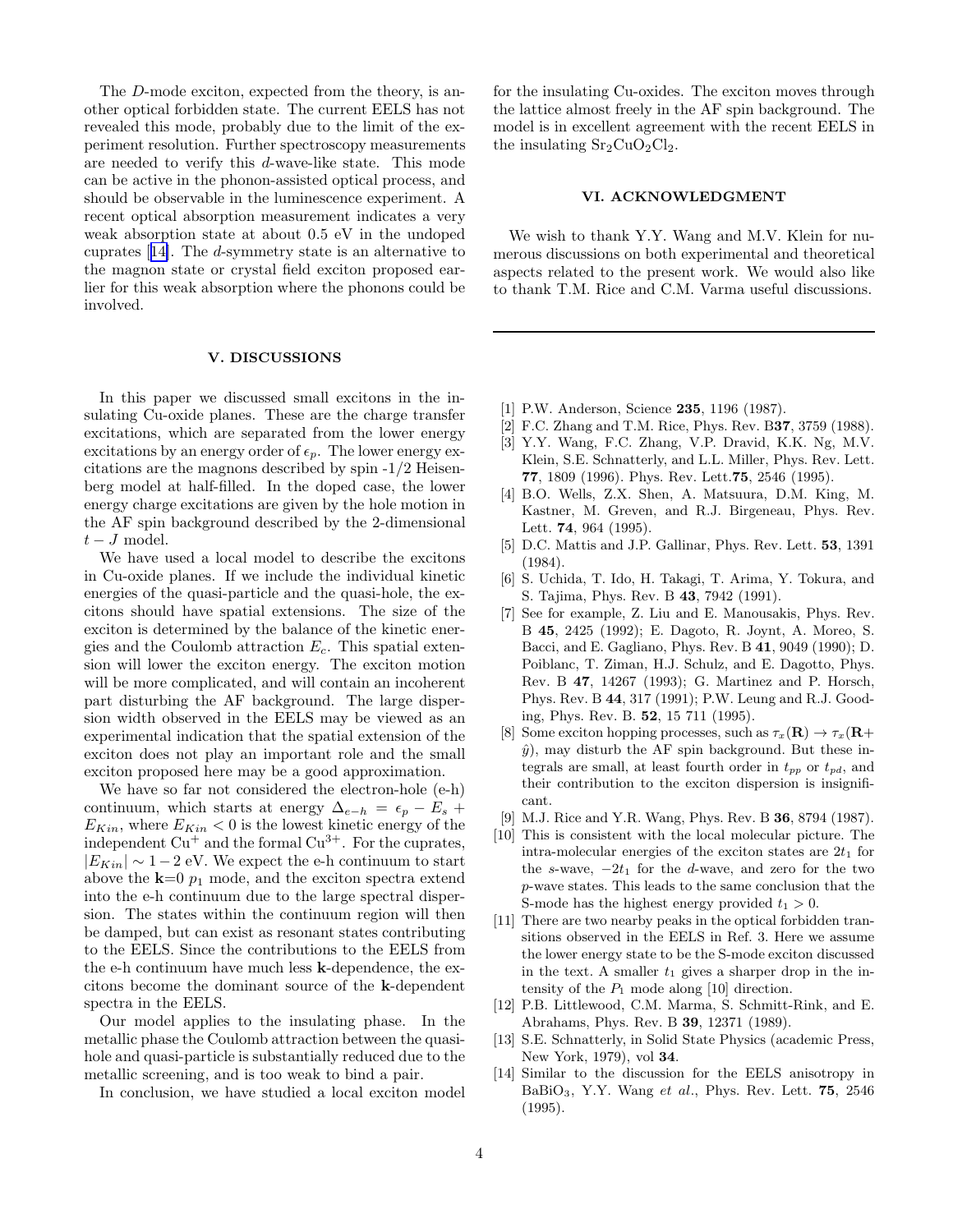<span id="page-4-0"></span>FIG. 1. Structure of local excitons in insulating Cu-O planes. The open circles represent O-atoms, the solid circles represent Cu-atoms. (a) exciton  $x(\mathbf{R})$ : the quasi-particle is at the vacant Cu-site R, and the quasi-hole is on the square of O-atoms with more weight at the left atom and forms a spin singlet with the central Cu-hole at position  $\mathbf{R} + \hat{x}$ . Not shown are a single hole on all other Cu-sites. (b) a simpler representation of (a). (c), excitons  $\bar{x}(\mathbf{R}), y(\mathbf{R})$  and  $\bar{y}(\mathbf{R}),$  with the spin singlet at different positions relative to R.

FIG. 2. A list of five most important hopping processes from  $x(\mathbf{R})$  to  $\bar{x}(\mathbf{R}')$  and  $y(\mathbf{R}')$ . The other hoppings can be obtained by symmetry. The corresponding effective hopping integrals are given by the Eq.([4](#page-1-0)).

FIG. 3. Symmetries of the four molecular exciton wavefunctions,  $s$ - and  $d$ -waves in Eq. [\(7\)](#page-2-0), and the two  $p$ -waves in Eq. [\(9](#page-2-0)) with  $k_x = k_y$ . The center *d*-wave represents Cu<sup>+</sup>, a vacancy at Cu-site. The oxygen  $2p_x(2p_y)$  hole wavefunctions are represented by their orbitals. Only charge degrees of freedom are shown. The implicit spins are the same as in Fig. 1.

FIG. 4. Calculated exciton energies E (eV) as a function of  $k = (k_x, k_y)$ , for the parameters  $t_1 = 0.4, t_2 = 0.126$ ,  $t_3 = 0.85, t_4 = 0.65$  eV. The energy is measured relative to the  $p_1$ -mode at  $k=0$ . The thick solid lines show the dispersions along [10] direction. The dispersions of the P-wave mode are compared very well with the EELS along [10] and [11] dispersions. See Ref. 3 for the detailed comparison.

FIG. 5. Calculated intensities I (arb. unit) of the exciton transitions as function of  $k$ , normalized to  $I_0$ . The parameters are as same as those in Fig. 4. The thick solid lines show the intensities along  $[10]$  direction. The  $P_2$ -mode is not shown because it is dipole inactive and has no contribution to the intenisty for all k. The theory is compared well with the EELS along [10] and [11] directions. The intensities for the S-mode at finite k along [10] were observed in the EELS, see Ref. 3.

| Mode    | energy | eigenstate                                            | symmetry at $\mathbf{k} \to 0$ |
|---------|--------|-------------------------------------------------------|--------------------------------|
| $P_{1}$ |        | $-b+ a-b $ $(-\eta_-,-1/2,\eta_-,1/2)$                |                                |
| $P_{2}$ |        | $b- a+b $ $(-\eta_+, 1/2, -\eta_+, 1/2)$              | $p_2$                          |
| S       |        | $b+ a+b $ $(\eta_+,1/2,\eta_+,1/2)$                   |                                |
|         |        | $D \quad -b- a-b  \quad (\eta_-, -1/2, -\eta_-, 1/2)$ | $d_{x^2-y^2}$                  |

TABLE I. Solutions of the four exciton modes for k along [11] direction. The k-dependence in a, b and  $\bar{b}$  is implied, see Eq.[\(5\)](#page-2-0).  $\eta_{\pm} = \frac{1}{2}(a \pm \bar{b})/|a \pm \bar{b}|$ . The last column applies to the region  $(-b_0 < a_0 < b_0)$  suitable to cuprates, and  $a_0, b_0$  are their values at  $k = 0$ .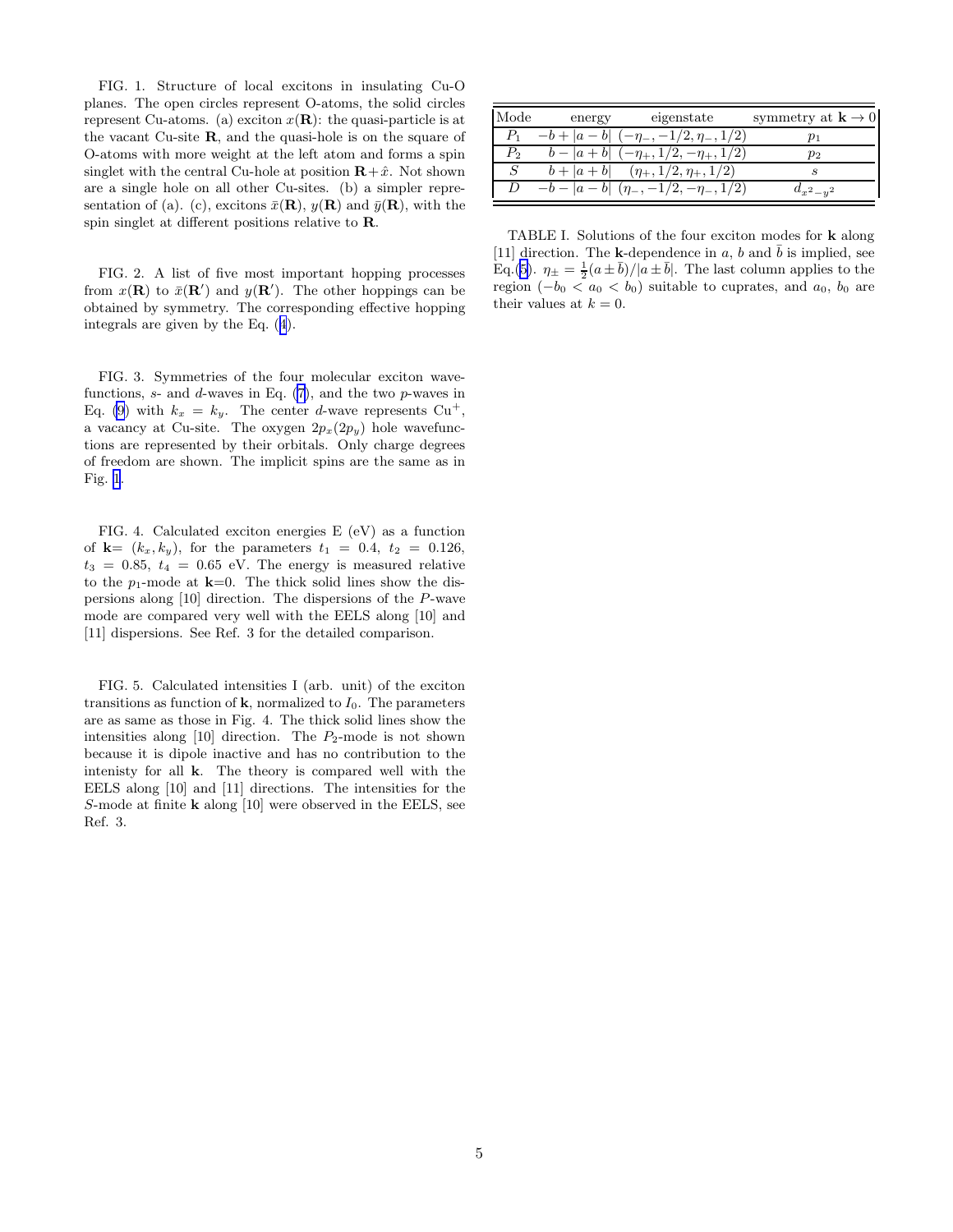





F.C. Zhang Fig. 1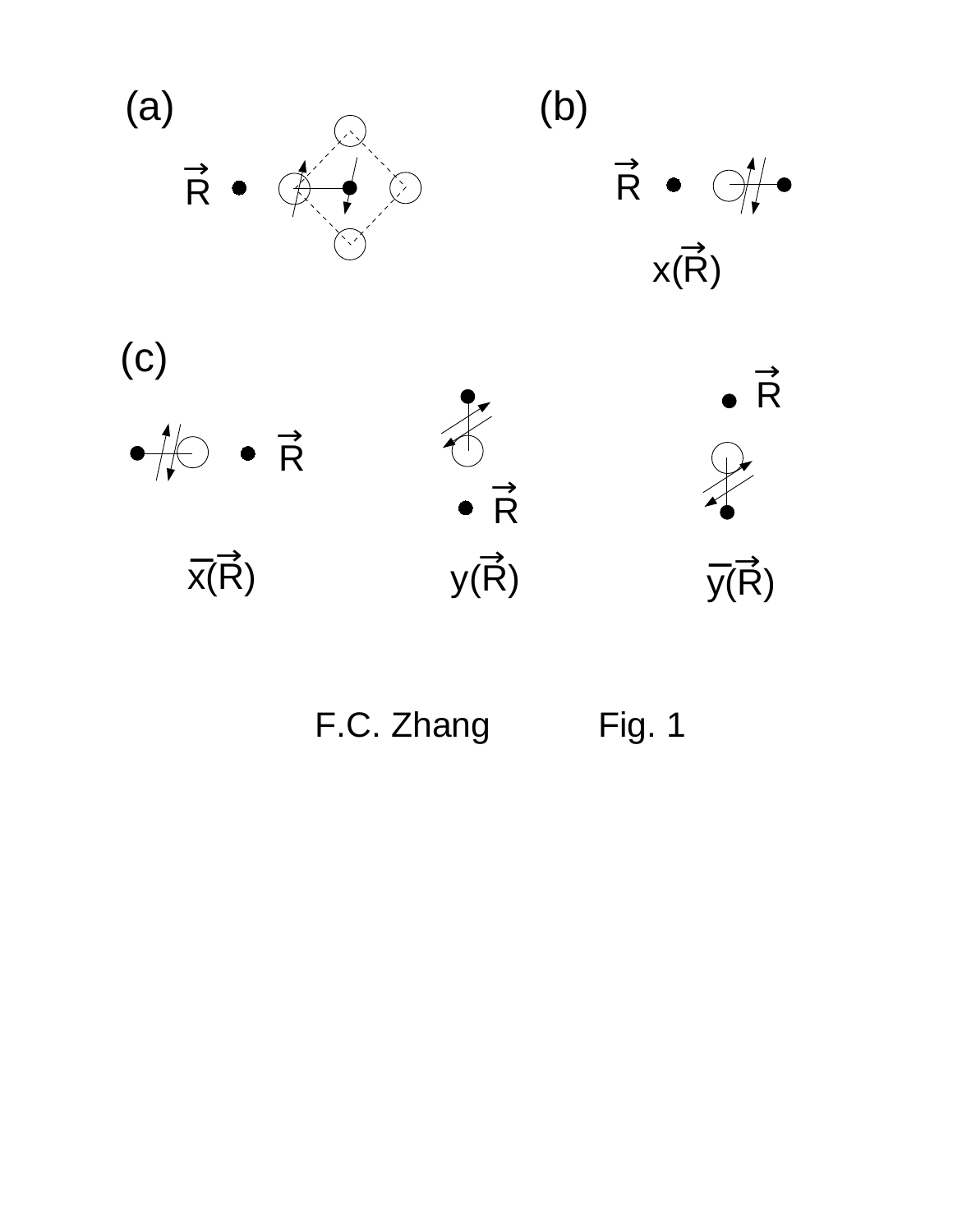

F.C. Zhang Fig.2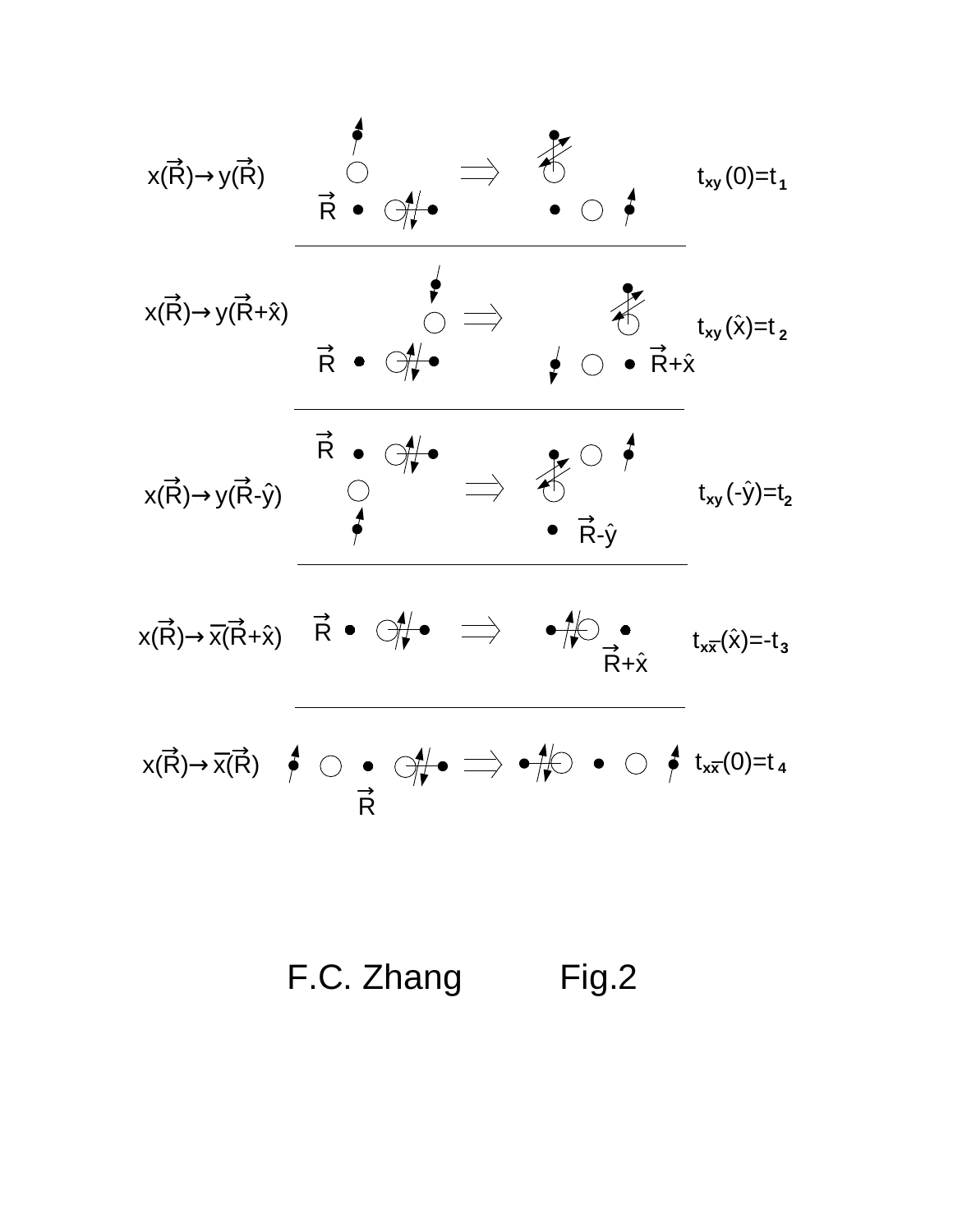

s-wave d-wave

**-**





 $p_1$ -wave

p<sub>2</sub>-wave

F.C. Zhang Fig.3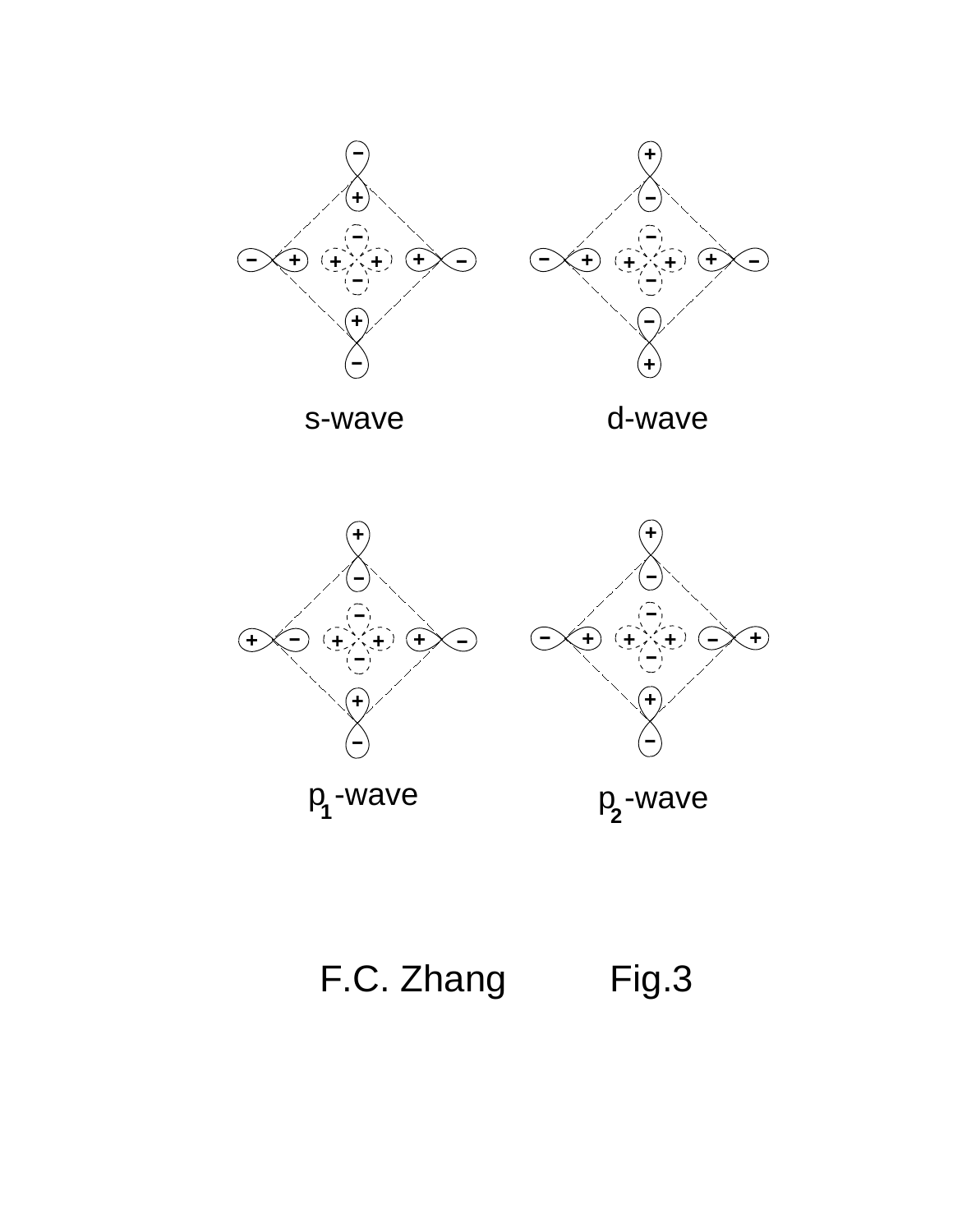

F.C. Zhang Fig.4